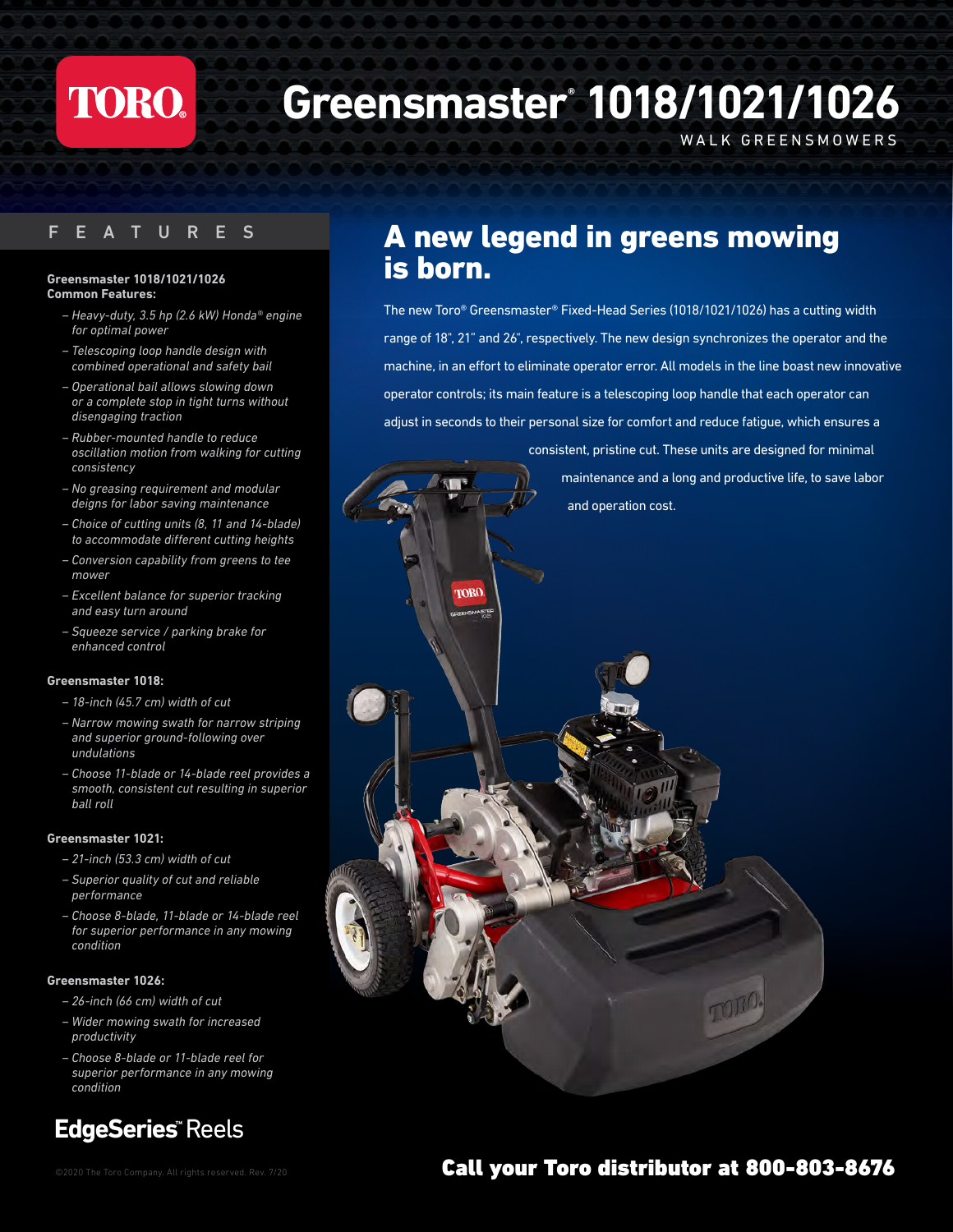

# Greensmaster<sup>®</sup> 1018 Specifications<sup>®</sup>

|                                    | GREENSMASTER 1018, MODEL 04820                                                                                                                                                                                                      |
|------------------------------------|-------------------------------------------------------------------------------------------------------------------------------------------------------------------------------------------------------------------------------------|
| <b>ENGINE</b>                      | Honda GX120 - 3.5 hp (2.6 kW) @3600 rpm, gasoline with integral lighting coil.                                                                                                                                                      |
| <b>FUEL CAPACITY</b>               | 2.1 qts (2L)                                                                                                                                                                                                                        |
| <b>FRAME</b>                       | Fully modular design allows quick disassembly for service / maintenance of all major components.                                                                                                                                    |
| <b>TRACTION DRIVE</b>              | Full gear drive transmission with integral traction differential and traction drive disconnect to ease movement during service / maintenance operations.<br>Interchangeable drum drive gear cases.                                  |
| <b>TRACTION DRUM</b>               | Dual position traction drum with positions for contour following or forward weight bias at higher heights of cut.                                                                                                                   |
| <b>GROUND SPEED</b>                | <b>Mowing Speed:</b> 2.0 mph (3.2 km/h) to 3.5 mph (5.6 km/h)<br>Transport Speed: 5.3 mph (8.5 km/h)                                                                                                                                |
| <b>CLUTCH</b>                      | Externally-mounted two sided dry disc clutch actuated by dual motion bail.                                                                                                                                                          |
| <b>BRAKE</b>                       | Service / parking - band type.                                                                                                                                                                                                      |
| <b>CUTTING UNIT DRIVE</b>          | Quick change dual speed gear drive.                                                                                                                                                                                                 |
| <b>CUTTING UNIT ATTACHMENT</b>     | Detachable cutting unit allows easy removal for service / maintenance or cutting unit exchange for different uses.                                                                                                                  |
| <b>CUTTING UNIT OPTIONS</b>        | 11-blade cutting unit<br>14-blade cutting unit                                                                                                                                                                                      |
| <b>CONTROLS</b>                    | <b>Engine mounted:</b> recoil starter, choke, fuel shutoff.<br>Handle mounted: on/off switch, throttle lever, dual motion traction / safety bail, reel engage lever, service/park brake lever, hour meter, light switch (optional). |
| HANDLE                             | Loop handle with telescoping adjustment with 5" (12.7 cm) total travel, rubber isolated to minimize operator influence during mowing.                                                                                               |
| <b>TRANSPORT TIRES / KICKSTAND</b> | Optional - Two, quick-detachable pneumatic tires (3.00X3.25-6). Kickstand is standard.                                                                                                                                              |
| WIDTH OF CUT                       | 18" (45.7 cm)                                                                                                                                                                                                                       |
| <b>HEIGHT OF CUT RANGE</b>         | For Greens: (Drum Position One) 0.062" to 0.312" (1.5 mm to 8 mm)<br>For Tees: (Drum Position Two) 0.25" to 0.625" (6 mm to 16 mm)<br>High Height of Cut Kit: (Drum Position Two) 1.18" (30 mm)                                     |
| WEIGHT                             | 210 lbs (95.2 kg) with 11-blade cutting unit, aluminum Wiehle roller.                                                                                                                                                               |
| <b>MAINTENANCE REQUIREMENTS</b>    | No daily greasing required.                                                                                                                                                                                                         |
| <b>CERTIFICATION</b>               | Designed in accordance to applicable ANSI and CE specifications.                                                                                                                                                                    |
| <b>WARRANTY</b>                    | Two-year limited warranty. Refer to the Operator's Manual for further details.                                                                                                                                                      |

### GREENSMASTER 1018 ACCESSORIES

| CUTTING UNITS & REFL OPTIONS |                                       |
|------------------------------|---------------------------------------|
| 04823                        | 11-Blade DPA EdgeSeries™ Cutting Unit |
| 04824                        | 14-Blade DPA EdgeSeries™ Cutting Unit |

| ROLLER OPTIONS |                                       |
|----------------|---------------------------------------|
| 04804          | Interlaced Narrow Wiehle Roller       |
| 04814          | <b>Full Front Roller</b>              |
| 04148          | <b>Extended Narrow Wiehle Roller</b>  |
| 140-3362       | Extended Narrow Wiehle Roller - Heavy |
| 115-7361       | <b>Auxilliary Roller Extensions</b>   |

| <b>GROOMER OPTIONS</b>       |                                 |  |
|------------------------------|---------------------------------|--|
| 04707                        | Universal Groomer Drive         |  |
| 04268                        | Grooming Brush - Soft           |  |
| 04269                        | Grooming Brush - Stiff          |  |
| 04801                        | Twin Tip Groomer Blade Assembly |  |
|                              |                                 |  |
| <b>SCRAPER/BRUSH OPTIONS</b> |                                 |  |

| SCRAPER/BRUSH OPTIONS |                                           |  |
|-----------------------|-------------------------------------------|--|
| 139-7411              | Interlaced Roller Scraper Assembly        |  |
| 139-7412              | Interlaced Roller Scraper Brush Assembly  |  |
| 120-9617              | <b>Full Roller Scraper Assembly</b>       |  |
| 120-9673              | <b>Full Roller Scraper Brush Assembly</b> |  |

| <b>BEDKNIFE OPTIONS</b> |                                          |  |
|-------------------------|------------------------------------------|--|
| 117-1530                | EdgeMax <sup>™</sup> Microcut (standard) |  |
| 110-2300                | <b>Extended Microcut</b>                 |  |
| 110-2301                | I owcut                                  |  |
| 117-1532                | EdgeMax <sup>™</sup> Tournament          |  |
| 139-4318                | EdgeMax <sup>™</sup> Short Microcut      |  |
| 139-4319                | EdgeMax <sup>™</sup> Short Tournament    |  |
| 98-7260                 | Tournament                               |  |
| 98-7261                 | Microcut                                 |  |

| TRACTION UNIT ACCESSORIES |                            |  |
|---------------------------|----------------------------|--|
| 04135                     | <b>LED Light Kit</b>       |  |
| 04136                     | Push Broom Kit             |  |
| 139-4342                  | Backlap Access Kit         |  |
| 139-4368                  | Wireless Hour Meter Kit    |  |
| 99-4286                   | High Height of Cut Bracket |  |
| 04123                     | <b>Wheel Kit</b>           |  |

|          | TOOLS                  |
|----------|------------------------|
| 04399    | <b>Turf Evaluator</b>  |
| 125-5610 | Reel Paper - (10 Pack) |
| 125-5611 | Reel Shim              |
| 131-6828 | Angle Indicator        |
| 131-6829 | Angle Indicator Mount  |
| 94-9010  | Height of Cut Bar      |

\*Specifications and design subject to change without notice. Products depicted in this literature are for demonstration purposes only. Actual products offered for sale

may vary in use, design, required attachments and safety features. Consult your local Toro Distributor.

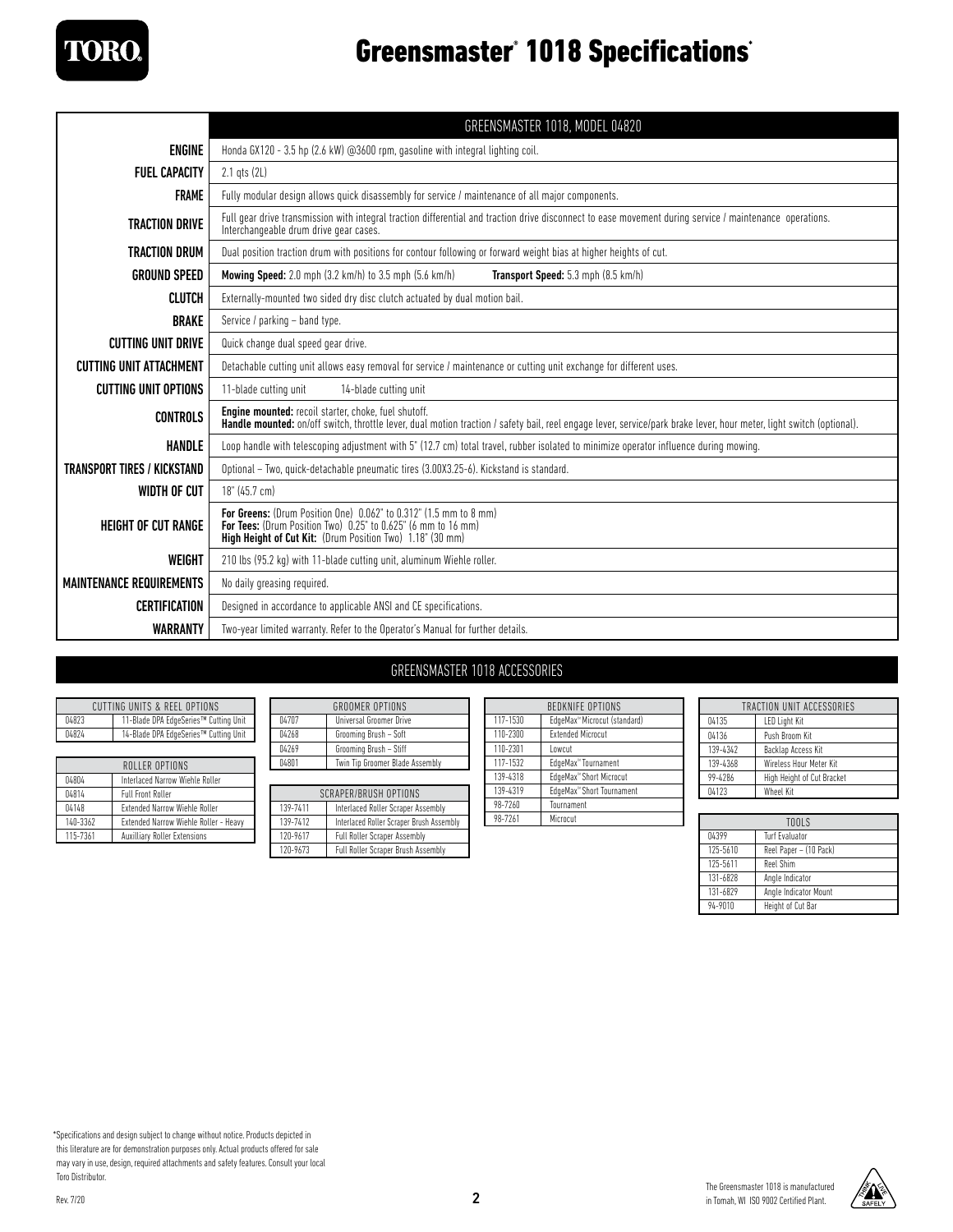

# Greensmaster<sup>®</sup> 1021 Specifications<sup>®</sup>

|                                    | GREENSMASTER 1021, MODEL 04830                                                                                                                                                                                                      |
|------------------------------------|-------------------------------------------------------------------------------------------------------------------------------------------------------------------------------------------------------------------------------------|
| <b>ENGINE</b>                      | Honda GX120 - 3.5 hp (2.6 kW) @3600 rpm, gasoline with integral lighting coil.                                                                                                                                                      |
| <b>FUEL CAPACITY</b>               | 2.1 qts (2L)                                                                                                                                                                                                                        |
| <b>FRAME</b>                       | Fully modular design allows quick disassembly for service / maintenance of all major components.                                                                                                                                    |
| <b>TRACTION DRIVE</b>              | Full gear drive transmission with integral traction differential and traction drive disconnect to ease movement during service / maintenance operations.<br>Interchangeable drum drive gear cases.                                  |
| <b>TRACTION DRUM</b>               | Dual position traction drum with positions for contour following or forward weight bias at higher heights of cut.                                                                                                                   |
| <b>GROUND SPEED</b>                | <b>Mowing Speed:</b> 2.0 mph (3.2 km/h) to 3.5 mph (5.6 km/h)<br>Transport Speed: 5.3 mph (8.5 km/h)                                                                                                                                |
| <b>CLUTCH</b>                      | Externally-mounted two sided dry disc clutch actuated by dual motion bail.                                                                                                                                                          |
| <b>BRAKE</b>                       | Service / parking - band type.                                                                                                                                                                                                      |
| <b>CUTTING UNIT DRIVE</b>          | Quick change dual speed gear drive.                                                                                                                                                                                                 |
| <b>CUTTING UNIT ATTACHMENT</b>     | Detachable cutting unit allows easy removal for service / maintenance or cutting unit exchange for different uses.                                                                                                                  |
| <b>CUTTING UNIT OPTIONS</b>        | 8-blade cutting unit<br>11-blade cutting unit<br>14-blade cutting unit                                                                                                                                                              |
| <b>CONTROLS</b>                    | <b>Engine mounted:</b> recoil starter, choke, fuel shutoff.<br>Handle mounted: on/off switch, throttle lever, dual motion traction / safety bail, reel engage lever, service/park brake lever, hour meter, light switch (optional). |
| <b>HANDLE</b>                      | Loop handle with telescoping adjustment with 5" (12.7 cm) total travel, rubber isolated to minimize operator influence during mowing.                                                                                               |
| <b>TRANSPORT TIRES / KICKSTAND</b> | Optional - Two, quick-detachable pneumatic tires (3.00X3.25-6). Kickstand is standard.                                                                                                                                              |
| WIDTH OF CUT                       | $21"$ (53.3 cm)                                                                                                                                                                                                                     |
| <b>HEIGHT OF CUT RANGE</b>         | For Greens: (Drum Position One) 0.062" to 0.312" (1.5 mm to 8 mm)<br><b>For Tees:</b> (Drum Position Two) 0.25" to 0.625" (6 mm to 16 mm)<br>High Height of Cut Kit: (Drum Position Two) 1.18" (30 mm)                              |
| WEIGHT                             | 224 lbs (100 kg) with 11-blade cutting unit, aluminum Wiehle roller.                                                                                                                                                                |
| <b>MAINTENANCE REQUIREMENTS</b>    | No daily greasing required. On board backlapping available with optional kit.                                                                                                                                                       |
| CERTIFICATION                      | Designed in accordance to applicable ANSI and CE specifications.                                                                                                                                                                    |
| <b>WARRANTY</b>                    | Two-year limited warranty. Refer to the Operator's Manual for further details.                                                                                                                                                      |

### GREENSMASTER 1021 ACCESSORIES

| CUTTING UNITS & REEL OPTIONS |                                       |
|------------------------------|---------------------------------------|
| 04832                        | 8-Blade DPA EdgeSeries™ Cutting Unit  |
| 04833                        | 11-Blade DPA EdgeSeries™ Cutting Unit |
| 04834                        | 14-Blade DPA EdgeSeries™ Cutting Unit |

| ROLLER OPTIONS |                                         |
|----------------|-----------------------------------------|
| 04805          | Interlaced Narrow Wiehle Roller         |
| 04815          | <b>Full Front Roller</b>                |
| 04141          | <b>Extended Narrow Wiehle Roller</b>    |
| 04267          | Paspalum Wiehle Roller                  |
| 04249          | Split Front Roller - Full               |
| 04250          | Split Narrow Wiehle Roller              |
| 04825          | Wide Wiehle Roller                      |
| 115-7361       | Auxiliary Roller Extension Kit          |
| 140-3363       | Interlaced Narrow Wiehle Roller - Heavy |

| <b>GROOMER OPTIONS</b> |                                 |
|------------------------|---------------------------------|
| 04707                  | Universal Groomer Drive         |
| 04270                  | Grooming Brush - Soft           |
| 04271                  | Grooming Brush - Stiff          |
| 04802                  | Twin Tip Groomer Blade Assembly |
|                        |                                 |
| SCRAPER/BRUSH OPTIONS  |                                 |

| SLKAPER/BRUSH UPTIUNS |                                  |  |
|-----------------------|----------------------------------|--|
| 139-4383              | Interlaced Narrow Wiehle Roller  |  |
|                       | Scraper/Brush                    |  |
| 139-4385              | Interlaced Narrow Wiehle Roller  |  |
|                       | Scraper                          |  |
| 115-7378              | Wide Wiehle Roller Scraper/Brush |  |
| 125-3504              | Wide Wiehle Roller Scraper       |  |
| 115-7379              | Full Roller Scraper/Brush        |  |
| 125-3505              | <b>Full Roller Scraper</b>       |  |

| <b>BEDKNIFF OPTIONS</b> |                                          |
|-------------------------|------------------------------------------|
| 115-1880                | EdgeMax <sup>™</sup> Microcut (standard) |
| 108-4303                | <b>Extended Microcut</b>                 |
| 108-4302                | <b>Extended Tournament</b>               |
| 115-1881                | EdgeMax <sup>™</sup> Tournament          |
| 139-4320                | EdgeMax <sup>™</sup> Short Microcut      |
| 139-4321                | EdgeMax <sup>™</sup> Short Tournament    |
| 63-8610                 | Fairway                                  |
| 93-4262                 | Microcut                                 |
| 93-4263                 | Tournament                               |
| 93-4264                 | Low Cut                                  |
| 94-6392                 | High Cut                                 |
|                         |                                          |

| TRACTION UNIT ACCESSORIES  |  |
|----------------------------|--|
| <b>LED Light Kit</b>       |  |
| Push Broom Kit             |  |
| Backlap Access Kit         |  |
| Backlap Kit                |  |
| Wireless Hour Meter Kit    |  |
| High Height of Cut Bracket |  |
| <b>Wheel Kit</b>           |  |
|                            |  |

| TOOLS    |                        |
|----------|------------------------|
| 04399    | <b>Turf Evaluator</b>  |
| 125-5610 | Reel Paper - (10 Pack) |
| 125-5611 | Reel Shim              |
| 131-6828 | Angle Indicator        |
| 131-6829 | Angle Indicator Mount  |
| 94-9010  | Height of Cut Bar      |

\*Specifications and design subject to change without notice. Products depicted in

this literature are for demonstration purposes only. Actual products offered for sale may vary in use, design, required attachments and safety features. Consult your local Toro Distributor.